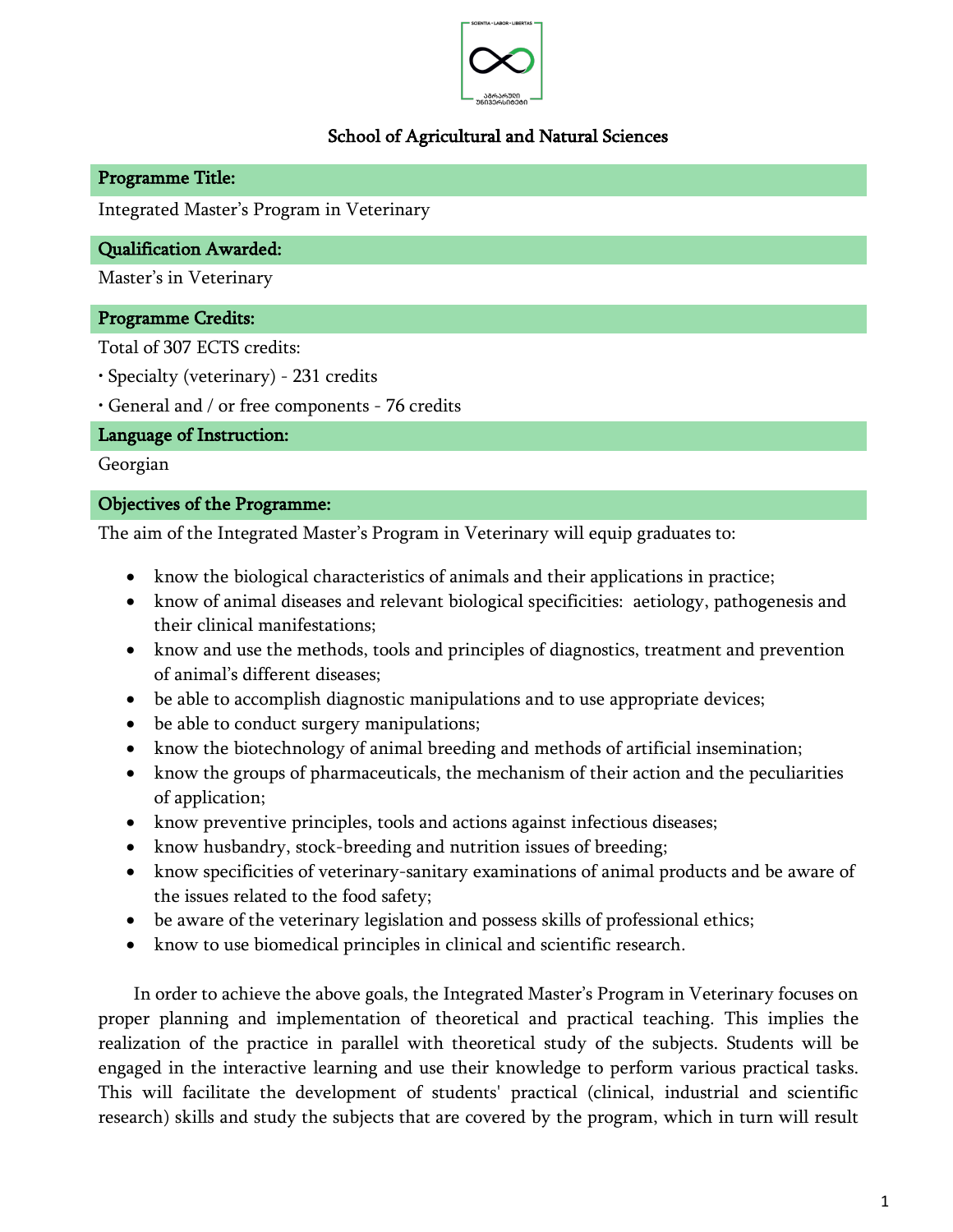

into the supply of labour market by competent and qualified specialists for the. Additionally, the program will give graduates a good base for continuing to study in doctoral program and to develop a possible scientific career.

### Career Options:

The graduates of the Integrated Master's Program of Veterinary have wide employment perspectives.

After the completion of the Program, the graduate will be to pursue career in the following state and private sectors:

### Veterinary:

- Veterinary clinics and laboratories: prevention, diagnosis and treatment of animal diseases (outpatient and inpatient);
- Livestock and poultry farms, beekeeping and fish farms: prevention, diagnosis and treatment of diseases;
- Pharmaceutical enterprises, veterinary pharmacies: drug production, testing, control, storage and delivery.
- Zoo shops, zoos, vivarium, aquariums, tarriers, hippodromes, animal shelters: consumer counseling, animal supervision, diagnosis, treatment and prevention of animal diseases;
- Cosmetics: animal grooming and cosmetic interventions;
- Slaughterhouses: ex pre and post slaughter sections examination, checking the Hazard assessment and Critical Control Points System (HACCP) and others;
- Relevant state agencies: develop and implement mechanisms of veterinary surveillance within and outside the country for the purpose of ensuring animal health and welfare.

### Education and research institutions with a veterinary direction:

- Scientific-research institutions: scientific activities;
- Educational institutions: pedagogic activities.

# Experimental medicine:

• Medical Research Laboratories, Centers and Institutes: work on various directions of the experimental medicine.

### Livestock:

• Livestock and poultry farms, beekeeping and fisheries farms, cynology services: animal breeding, reproduction, feeding, animal welfare, etc.

# Food Safety:

• Slaughterhouses, meat and meat-foods processing facilities , fish and fish-foods processing facilities and more.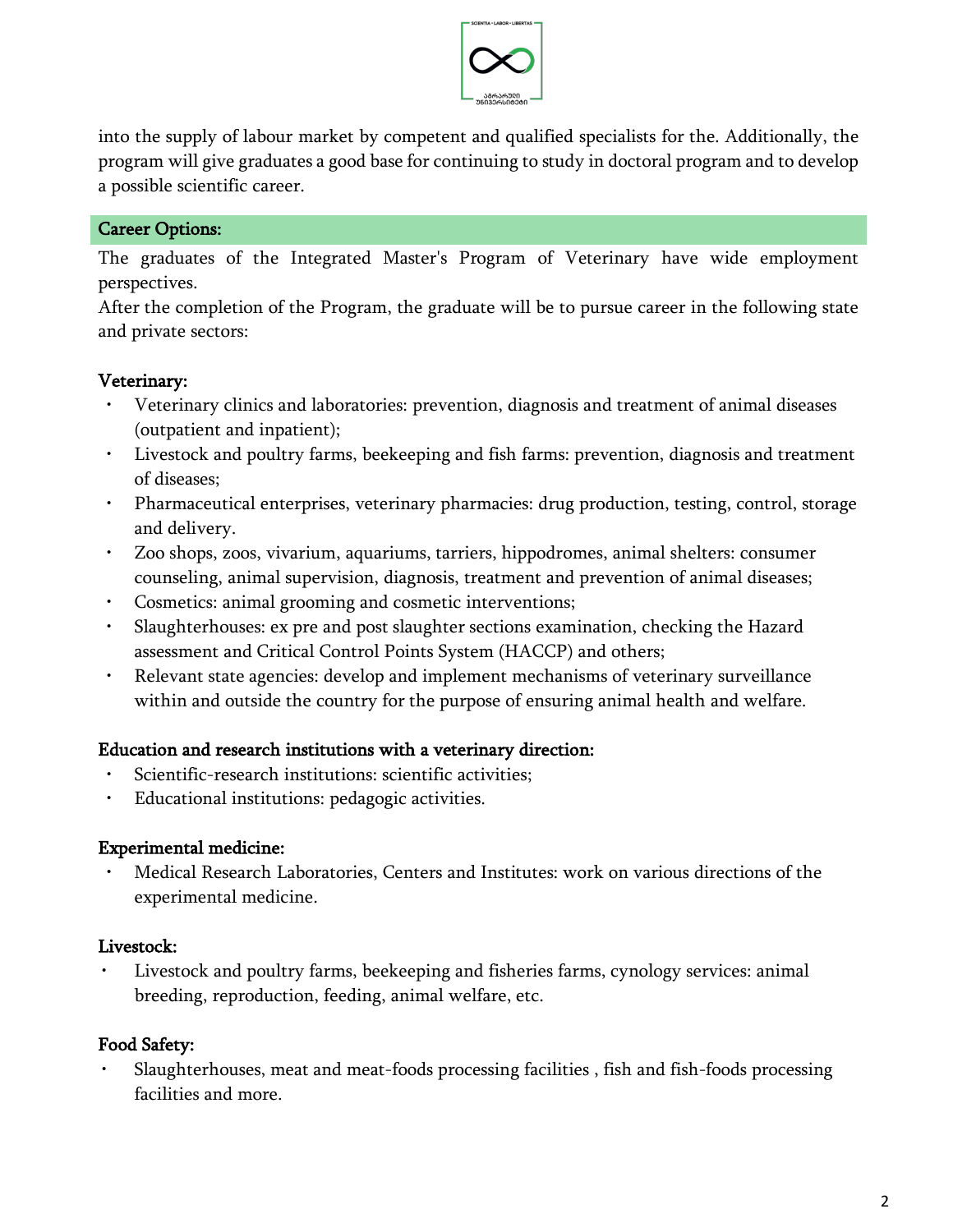

#### Environment:

• Protected Areas: Monitoring of animal species, monitoring and preventing epidemiological / epizootic situations.

#### Admission Prerequisites:

Admission to the programme is carried out in accordance with the Law of Georgia on Higher Education and in accordance with the provisions of the unified national examinations approved by Order N19/N of 18 February 2011.

To facilitate the mobility of high school graduates and prospective students, it is permissible to enrol in an educational programme without passing unified national examinations, in accordance with the rules and terms defined by the Ministry of Education and Science of Georgia, for those that are:

- foreign citizens or persons without citizenship, who received complete general education or its equivalent abroad;
- Georgian citizens who received complete general education abroad or its equivalent and during the last two years of complete general education had been studying abroad;
- foreign citizens, who have studied/ are studying and have received credits/qualifications abroad from a Higher Educational Institution recognized by the legislation of that country;
- Georgian citizens, who, for the term defined by the Ministry of Education and Science of Georgia, lived/are living, studied/are studying and have received credits/qualifications abroad from a Higher Educational Institution recognized by the legislation of that country.

Enrolment in educational programs is also possible through mobility, in accordance with the Rule of Transfer Between High Educational Institutions defined by the Order N10/N of February 4, 2010 by the Minister of Education and Science of Georgia.

#### Learning Outcomes (Competences)

After completion of the Integrated Master's Program, graduates will own general and specific competencies listed below:

### General Competences:

Graduates will be able to:

- apply abstractive thinking, analysis and synthesis;
- professionally write and communicate in native language;
- write and communicate scientific material in foreign (English) languages;
- adapt and act in unfamiliar and changing environments;
- work in a group;
- continuously learn and deepen the knowledge;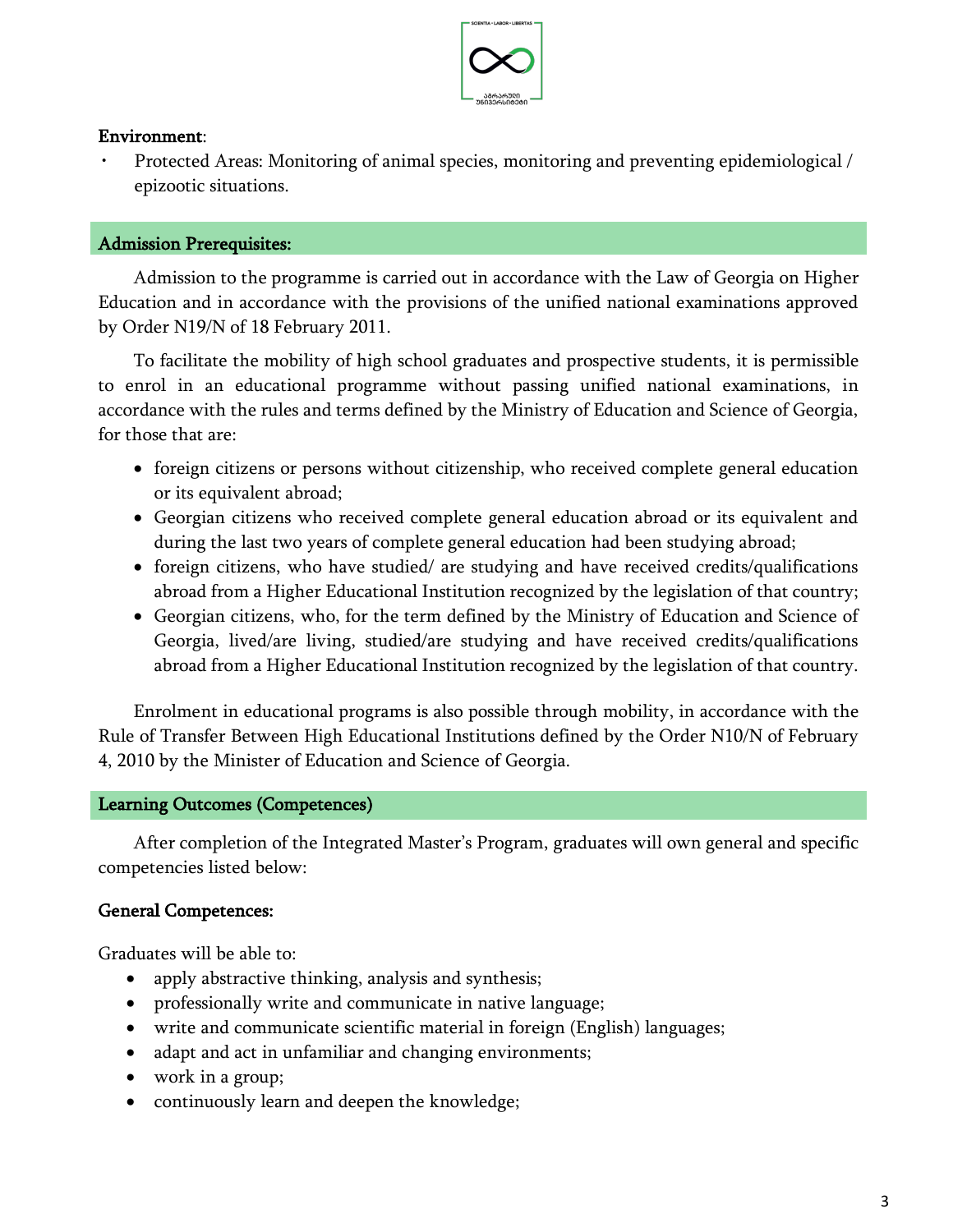

- use modern information and communication technologies;
- plan a research, conduct it, analyze the results and draw conclusions;
- process scientific literature, write and form a master thesis;
- appreciate and respect differences and cultural diversity.

### Specific Competences:

Graduates will be able to:

- effectively communicate with patients, patient's owners and colleagues;
- carry out practical procedures and manipulations;
- make diagnosis;
- assist in emergence/urgent hospital conditions;
- prescribe pharmaceuticals and give recipe;
- make a justified plan for disease treatment;
- make a justified plan of preventive measures;
- use of veterinary legislation and ethical principles;
- determine animal infertility and organize artificial insemination (or fertilization);
- determine the safety of the products based on animal origin;
- compose balanced ration of animal feed;
- use principles of biomedical sciences and carry out scientific research.

Competences developed in the Integrated Master's in Veterinary Programme are evaluated in accordance with the six criteria for the first level of Higher Education set by the National Qualification Framework:

# Knowledge and Understanding:

- graduates of the programme will have knowledge of the biological (genetic, biochemical, immunological, physiological, morphological, behavior and etc.) peculiarities of different
- species of animals;
- knowledge of the responsive and defend mechanisms of the animal organisms to the external and internal biological aggression and ability to manage it;
- awareness of the importance of knowledge of the normal biological/ physiological referentials in the process of evaluating animal health and diagnosis;
- knowledge of the typical pathological processes of animals etiology, pathogenesis, clinical manifestations, compensatory mechanisms, peculiarities of pathological changes originating in cells, tissues and organs;
- knowledge of the etiology, pathogenesis, clinical manifestations, diagnostic methods and their peculiarities of infectious, parasitic and internal diseases;
- knowledge about the treatment and prevention issues of infectious, parasitic and internal diseases;
- knowledge of animal breeding biotechnology;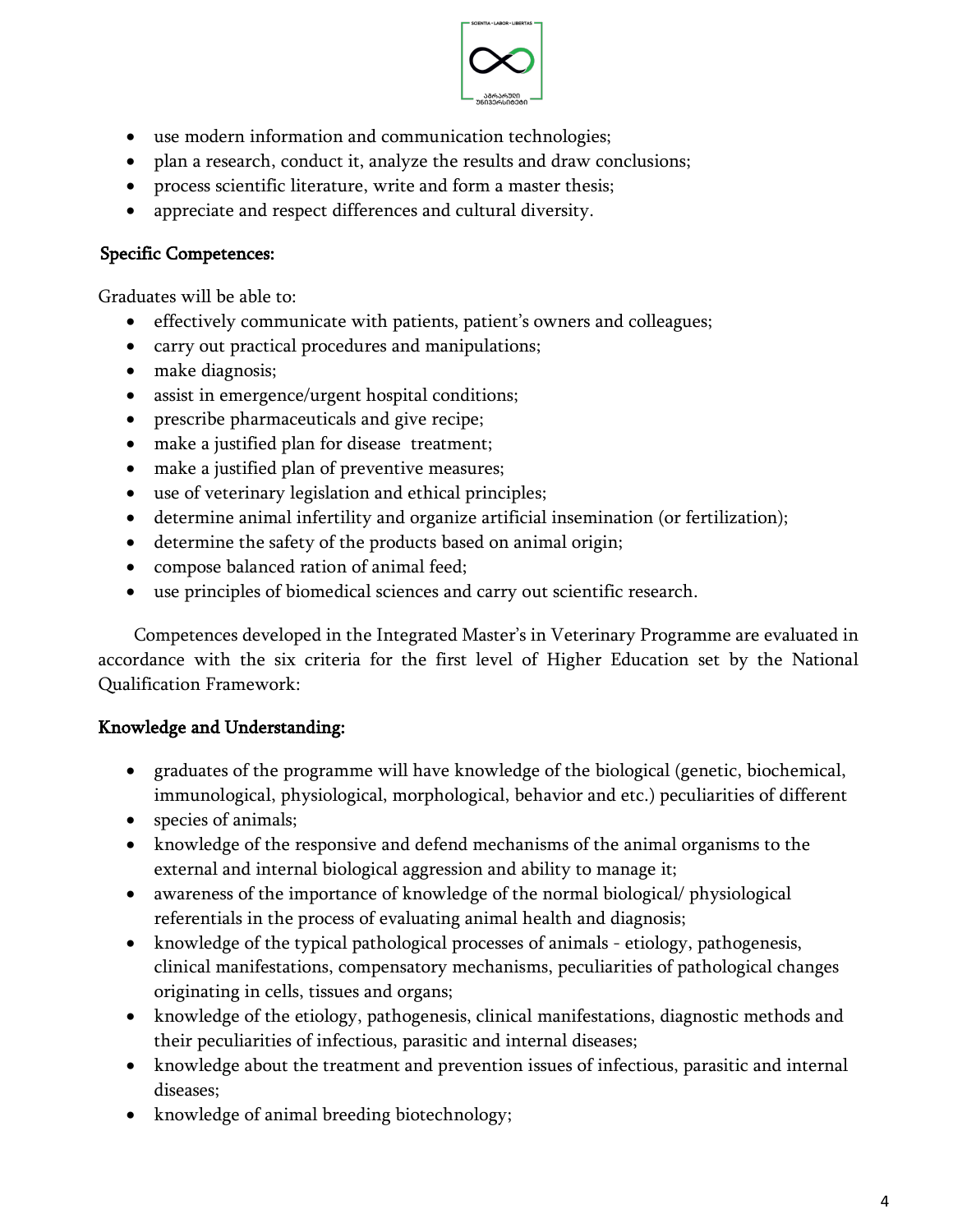

- knowledge of aetiology, pathogenesis, clinical manifestations, diagnostic, treatment and preventive of animal reproductive diseases and infertility. knowledge of the rules to how get anamnesis from patient's owner, how get epizootic data and carry out it's processing.
- knowledge of the physical, instrumental and laboratory examination methods and their application for diagnostics;
- knowledge of main groups of medications, their mechanisms of action, indications and contraindications, side effects, usage rules
- (route of application, dosage, duration/longevity and interval);
- families of animals and their economic importance in the production of products;
- knowledge of breeding techniques, maintenance and storage systems, types of productivity and their formation and evaluation principles;
- knowledge of the relevant nutritional characteristics of animals of different types, sex, age and physiological conditions;
- knowledge of food safety issues;

# Applying Knowledge to Practice:

Graduates will be able to:

- use physical, instrumental and laboratory examination methods of animals;
- take biological and pathological material from sick animals, process, send to the laboratory for analysis, conduct various types of laboratory analysis;
- gather anamnesis from patient's owner;
- take autopsies, take the pathological material, process, fix, transport and send to the laboratory, macro and micromorphological study of the organs;
- conduct forensic expertise, correct assessment of the situation in the disputed issues and set up a further action plan;
- conduct veterinary examination before and after the slaughtering;
- Provide emergency veterinary aid;
- diagnose, treat and prevent of infectious, parasitic and internal diseases;
- medicate and carry out surgical treatment;
- write diagnosis, treatment and prophylaxis of reproductive organs;
- determine the causes of animal infertility, treatment and prophylaxis
- apply different types of medicinal substances to animals (through skin, subcutaneous, muscle, vein, etc.);
- set up preclinical and clinical trials of veterinary medications;
- select the appropriate medications and subscribe in accordance with diagnosis;
- prepare daily food rations for different animals, preservation of food preparation preparations and nutrition feeding;
- use the veterinary legislation.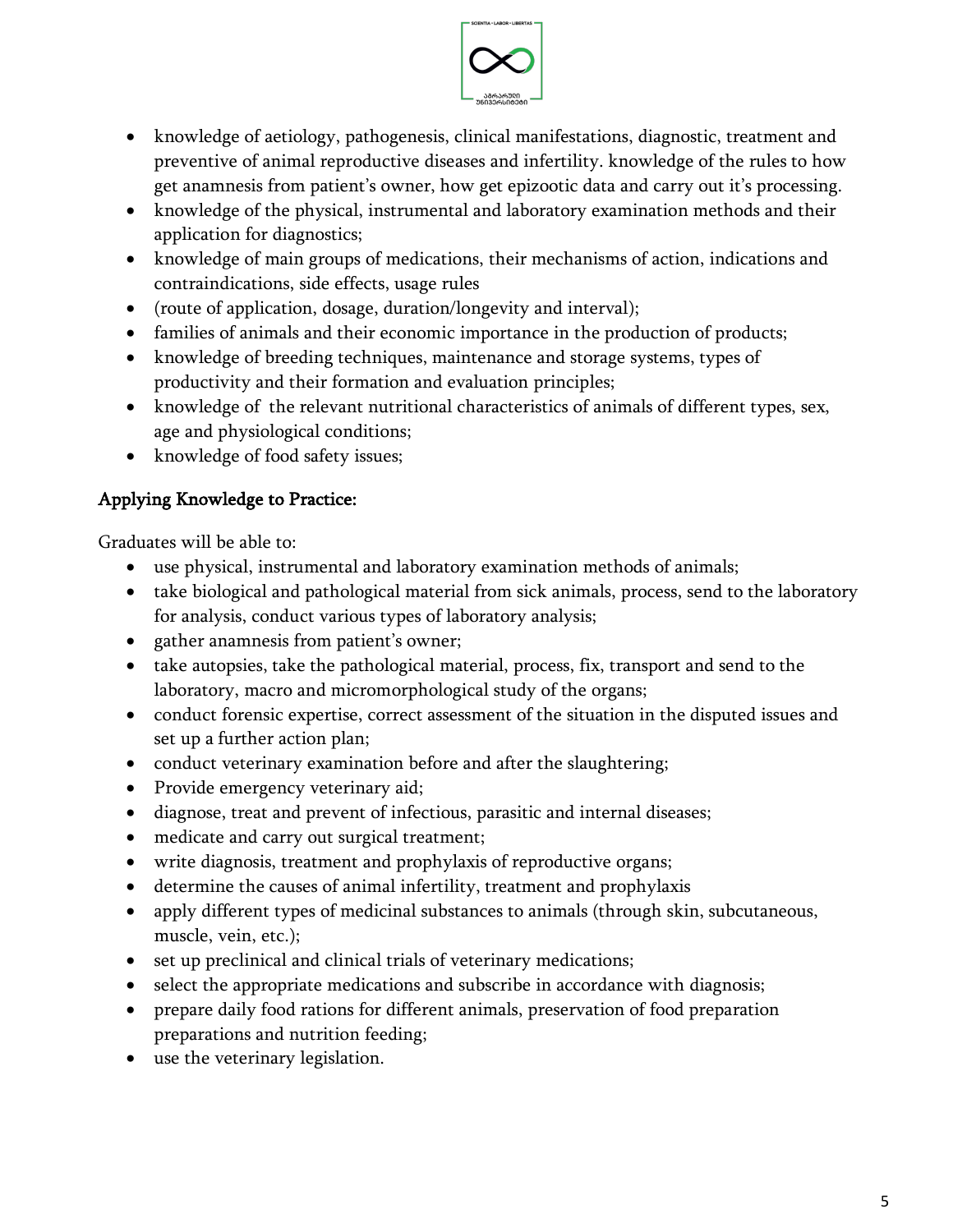

# Ability to Make Conclusion:

Graduates will be able to:

- assess the health status as a result of physiological, instrumental and laboratory examination of the patients, conduct differential diagnosis and final diagnosis based on the results obtained;
- make conclusions based on anamnesis;
- make conclusions based on the results obtained from different types of laboratory assays;
- make conclusions post-mortem;
- form opinions, based on the provided information, and use alternative and additional resources for finding appropriate solution;
- take part in discussing industry/field-specific issues regulated by relevant legislative acts;
- discuss the topical issues of the veterinary medicine, establish argumentative conclusions about the selected diagnostic method, interpretation of the obtained results and the use of selected medicines and prophylactic drugs, as well as surgical intervention.
- write report related to a particular field in the industry and make conclusions within its competence;
- plan scientific experiments, perform research, analyze the results and draw up conclusions.

# Communication Skills:

Graduates will bel ablel to:

- present their own work and opinions in front of a professional audience;
- participate in debates, discussions and public talks regarding professional issues;
- write and deliver oral presentation of Georgian and English languages;
- work in a team ;
- Ability to participate in the discussion, inquiry all the necessary information to make a diagnosis, explain the disease after to the patient's owner and provide detailed information about the treatment;
- Ability to share a variety of issues (including information about existing problems and information about the experience) with
- colleagues and patients' owners.

# Ability to Learn:

After successful completion of the programme, graduates will be able to identify the learning tasks and methods, independently conduct the learning process, identifies the updated scientific literature, thoroughly process and deepen the knowledge, by the new information received from their study, write publications, to formulate hypothesis and to find the effective ways to solve the problem.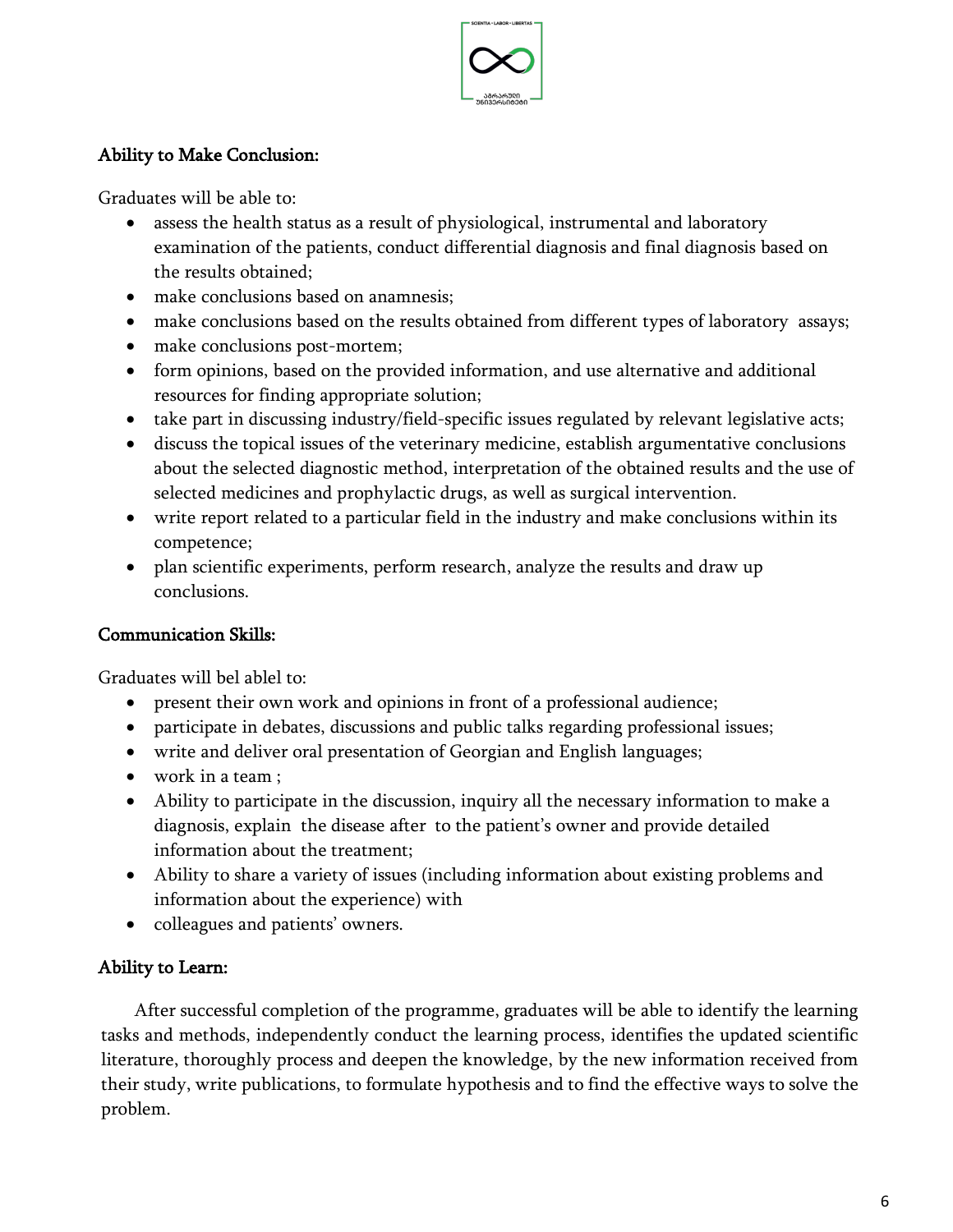

### Values:

Graduate of the Program will:

- be aware of the importance of its profession for animal and human health;
- keep professional ethic rules;
- be aware of the concept of veterinary deontology and collegiality in professional activities;
- be aware of the need to fulfil all the norms of bioethics when working with patients (from the beginning of the examination until the end of the treatment);
- understand the need to have experimental veterinary knowledge for further solutions of the clinical and preventive veterinary problems, the importance of knowledge of inclusive veterinary issues, inadequate / qualified diagnostics and effective treatment of hazardous diseases, knowledge of preventive veterinary diseases in preventing the spread of epidemic / epizootic explosions and protecting population from zoonotic infections;
- be aware of the conduct of veterinary prophylactic measures before and after the slaughter of animals and preventing the spread of infectious diseases in the population.
- be aware the importance of the veterinary legislation in the management of professional activities.

### Learning and Teaching Methods

In order to achieve learning outcomes, the purpose of each study course is to determine the appropriate learning and teaching methods. The verbal method, discussions / debates, demonstration method, group work, case-studies, brainstorming, inductive method, deductive method, role and situational games, practical and laboratory studies and analysis.

Within the framework of academic freedom, the lecturer is entitled to specify and use methods that are not included in the program and/or not use any of the learning and teaching methods from the program, based on the course content.

The following evaluating tools are used in order to measure the learning outcomes: homework assignments, tests, practical exams, presentation, discharge of completed works, reports, projects and more. According to the training courses, learning and teaching methods are written in syllabus.

### Knowledge Assessment System

Student's knowledge is assessed by a score system out of 100 points. The assessment is multicomponent and meets the rules of calculating higher educational program credits, approved by the Order N3 issued on 5 January 2007 by the Minister of Education and Science of Georgia.

During the assessment of student's knowledge, all the academic staff and any invited personnel are obliged to use the above-mentioned rule. Following scheme is used to assess the knowledge: